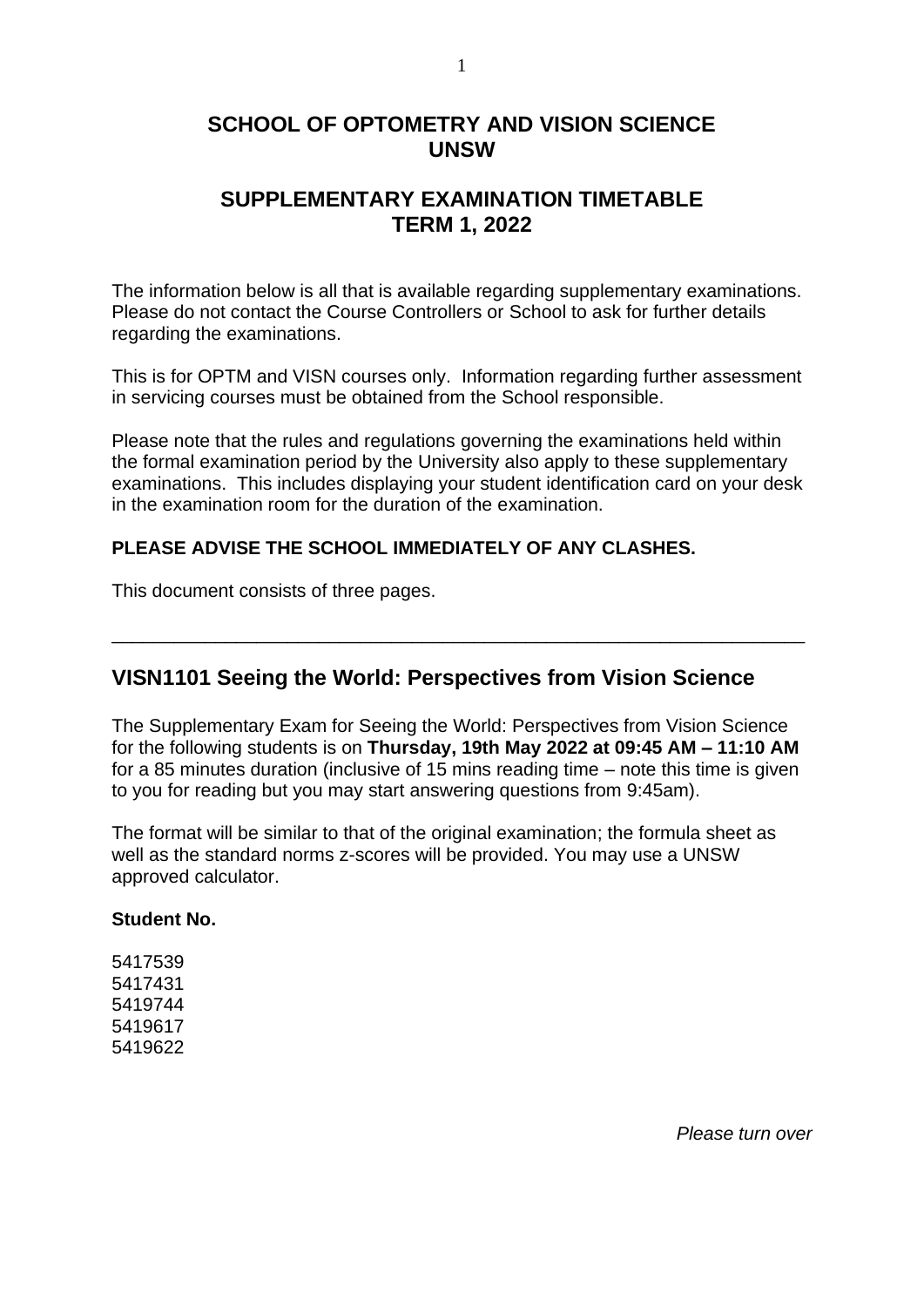## **OPTM3201 OCULAR IMAGING & APPLIED VISION SCIENCE**

The Supplementary Exam for Ocular Imaging & Applied Vision Science for the following student is on **Friday 20th May 2022 at 10:00am** for a 2-hour duration. Supplementary exam delivered via Moodle. A UNSW-approved calculator is allowed.

#### **Student No.**

5161485 5211364

### **OPTM3105 Disease Processes of the Eye 1**

The following students are required to sit a **105 minutes** supplementary exam delivered via **Moodle** on **Thursday, 19th of May 2022 at 11:00AM**. No additional materials should be used. Further information will be provided on **Moodle**

### **Student No.**

# **VISN3111 Development and Aging of the Visual System**

There is no supplementary examination for this course.

# **OPTM6400 Optometric Preclinical Practice**

The following student is required to sit a 96-minute supplementary OSCE to be conducted face-to-face in the Level 2, Preclinic Lab, North Wing, Rupert Myers Building, UNSW, on **Thursday, 19th May 2022 at 1:00PM**. All information is available under the "Assessments" tab on Moodle.

### **Student No.**

5258287

*Please turn over*